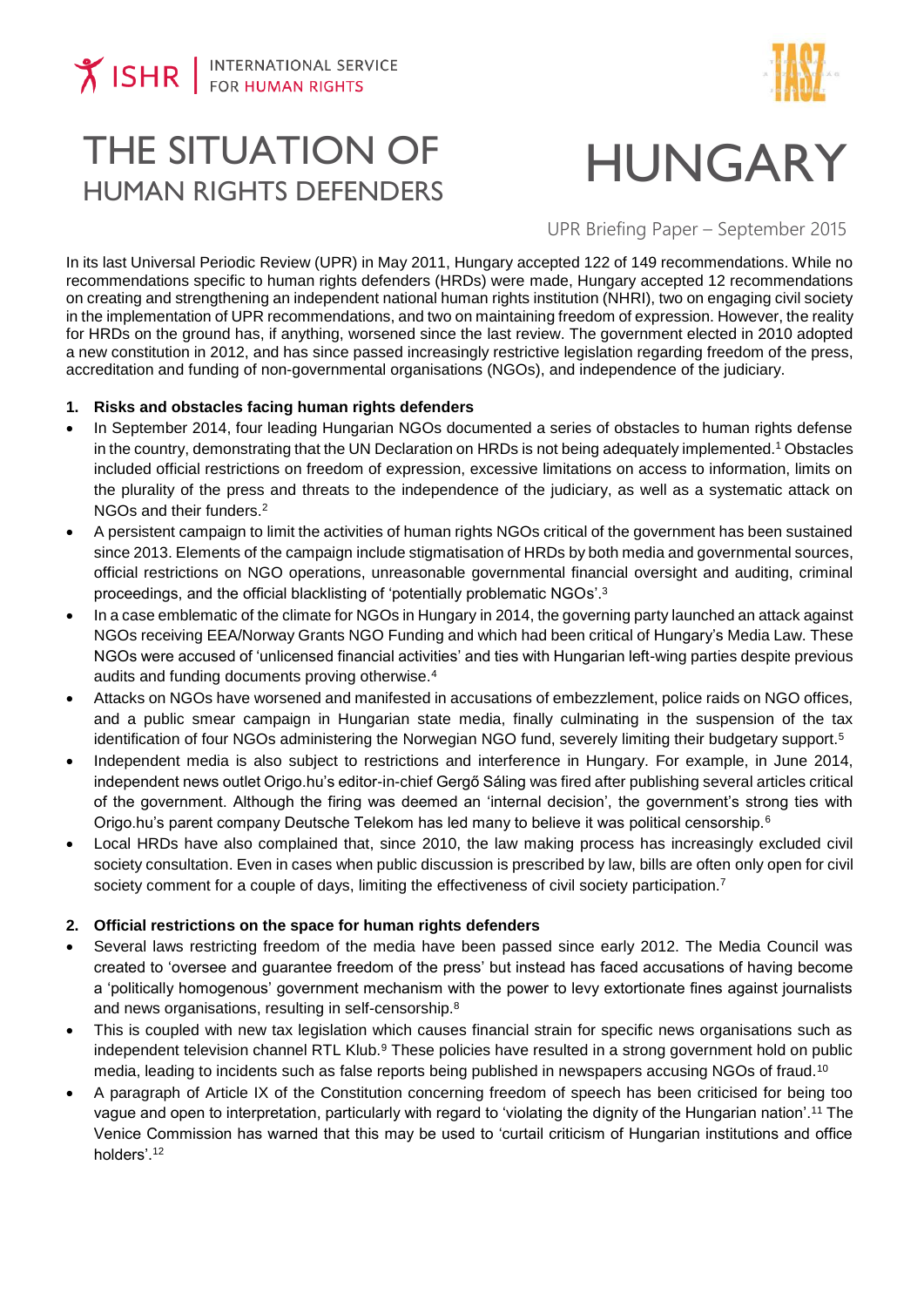#### **3. Intimidation and reprisals against defenders accessing international human rights mechanisms**

- There were no reported cases of intimidation or reprisals against human rights defenders or other civil society actors in terms of their engagement or cooperation with international human rights mechanisms.
- In 2013, Hungary led the drafting and negotiation of a landmark Human Rights Council resolution on preventing and ensuring accountability for reprisals, HRC Res 24/24, while at the 30th session of the Human Rights Council in September 2015 Hungary worked with a cross-regional group of States to present an important joint statement on the right to communicate with international human rights mechanisms and the responsibility of States and other actors to prevent, investigate and promote accountability for cases of intimidation and reprisals.

#### **4. Human rights defenders facing particular risks**

- The new Constitution as well as the Family Protection Act contain language that either explicitly excludes LGBTI people<sup>13</sup> or neglects to mention them,<sup>14</sup> hindering the work of HRDs focused on LGBTI issues.
- Andrea Giuliano, an LGBTI activist has faced continuous harassment by far-right groups since the 2014 Budapest Pride event. The police failed to investigate the online death threats he has received.<sup>15</sup> Police also failed to properly investigate a homophobic and racist attack on three men following the 2013 Budapest Pride March.<sup>16</sup>

#### **5. The response of the State regarding the protection of human rights defenders**

- In response to UPR recommendations, Hungary's Commissioner for Fundamental Rights (Ombudsman) was accredited as a NHRI by the International Coordination Committee of NHRIs in 2011 and granted 'A' status by the Session of the Sub-Committee on Accreditation in 2014. However, the Ombudsman has not yet demonstrated a true capability to criticise harmful government policy and legislation.<sup>17</sup>
- The UN Special Rapporteur on Freedom of Peaceful Assembly and Association has recently expressed his concern at the 'seemingly discretionary attributions given to the Government Audit Office, which through its actions may obstruct and stigmatise the work of associations operating in the country'.<sup>18</sup>
- Hungary has accepted a country visit by the Special Rapporteur on the situation HRDs for the end of 2015 or beginning of 2016.<sup>19</sup>
- Hungary accepted 11 recommendations concerning LGBTI and women's rights at its last UPR. Nonetheless, the new Constitution and the Family Protection Act both contain discriminatory language against these groups.
- High-level authorities have made public statements delegitimising the work of HRDs. For example, the Prime Minister has questioned the motives and legitimacy of human rights NGOs in both July and September of 2014.<sup>20</sup>

## **6. Recommendations to the Government of Hungary**

- Respect and protect the right of NGOs to access and utilise resources, including funding from foreign sources, and ensure that foreign-funded civil society organisations can operate freely and without discrimination or undue restriction.
- Continue to demonstrate international leadership at the UN Human Rights Council in Geneva and the UN General Assembly in New York to promote and protect the right of all persons to safe and unhindered communication with international organisations and to prevent and promote accountability for acts of intimidation or reprisal in connection with the exercise or proposed or attempted exercise of this right.
- Implement recommendations made by UN Special Rapporteur on Freedom of Peaceful Assembly and Association regarding governmental oversight and regulation of NGOs.
- Demonstrate strong, high-level political support for HRDs through public statements by State officials which recognise their important and legitimate work.
- Take specific steps to recognise and protect HRDs working on the rights of the LGBTI population, including through a review of the Constitution and the Family Protection Act.
- Ensure the independence of the Parliamentary Commissioner for Fundamental Rights, that it adheres to the Paris Principles and establishes a focal point for the protection of HRDs.
- Guarantee adequate processes and timeframes for meaningful civil society participation in the development and implementation of public policies.
- Reform Article IX of the Constitution on freedom of speech, in consultation with local civil society and international experts.
- Refrain from criminalising the legitimate activities of HRDs and repeal all laws and policies which restrict their activities and rights, including vague language in the Constitution that is open to arbitrary interpretation.